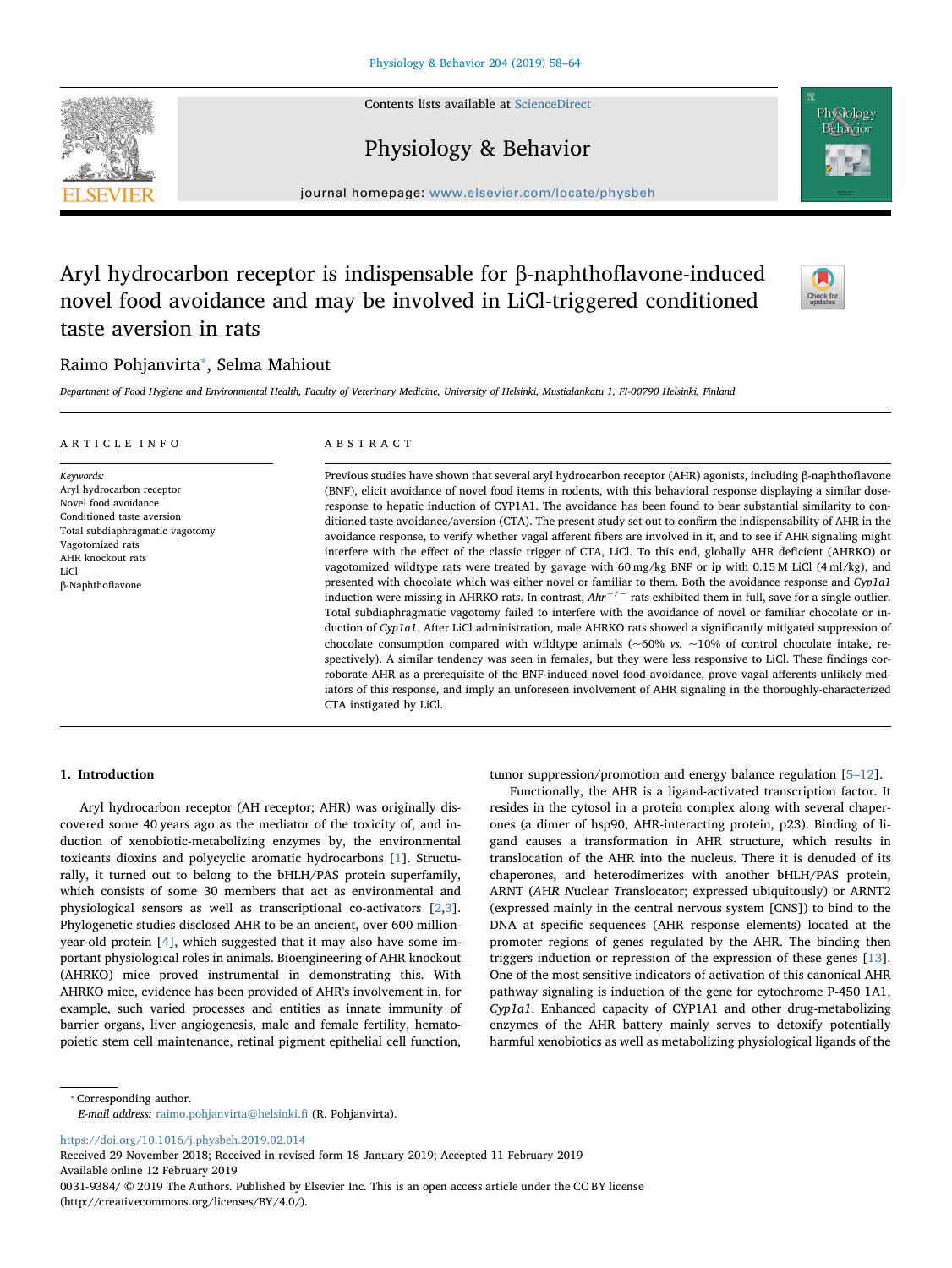#### AHR [\[14](#page-6-6)[,15](#page-6-7)].

Previous studies have shown that the protective role of the AHR against chemical insults may include a behavioral response. When treated with a variety of AHR agonists, rats exhibit a conspicuous avoidance of novel food items whose presentation is temporally associated with the exposure. While the intensity of this avoidance was similar (almost total refusal to eat the novel food item) across all AHR agonists tested, its duration varied from approximately 1 day [for the short-lived physiological AHR ligand 6-formylindolo(3,2-b)carbazole (FICZ)] to over 40 days [for the long-lingering 2,3,7,8-tetrachlorodibenzo-p-dioxin (TCDD)] [\[16](#page-6-8)[,17](#page-6-9)]. It was specific to AHR agonists, as activation of the constitutive androstane receptor (CAR) to the same degree (as assessed by expression of the gene for the CAR-specific drug-metabolizing enzyme, Cyp2b1) had no such effect. Chocolate was most often applied as the novel food item in these studies, but the avoidance phenomenon also emerged with cheese or sweet liquids, or even with a different texture of the rats' familiar feed [\[16](#page-6-8)[,18](#page-6-10)]. Novel food avoidance was also discernible in mice though not quite as prominent as in rats [\[19](#page-6-11)]. It did not manifest in AHR knockout (AHRKO) mice, but the interpretation of the study outcome was impeded by the fact that control AHRKO mice ate significantly more chocolate than control wildtype (WT) mice [\[19](#page-6-11)]. Therefore, mediation of the avoidance response by AHR signaling awaits formal confirmation.

Although the avoidance response exhibits some features of augmented taste neophobia, it mainly appears to represent conditioned taste avoidance/aversion [CTA; discussed in length in [[17\]](#page-6-9)]. Conditioned taste avoidance and conditioned taste aversion are often interchangeably used terms, but conditioned taste avoidance encompasses both appetitive and consummatory phases of responding (assessed by intake measurements) whereas conditioned taste aversion only includes the consummatory phase (assessed by conditioned disgust reactions) [[20\]](#page-6-12). Taste neophobia and CTA need not be mutually exclusive; on the contrary, taste neophobia may prime CTA to become engaged when suspicions of food toxicity are aroused, thereby enhancing CTA [\[21](#page-6-13)]. CTA is believed to usually result from the animal associating tasting a novel food to gastrointestinal (GI) discomfort. This also applies to the gold standard compound for triggering CTA in rodents, LiCl [\[22](#page-6-14)]. Interestingly, though, no sign of nausea was found in rats treated with TCDD, despite that one of the doses would have ultimately resulted in a fatal wasting syndrome [[23\]](#page-6-15). On the other hand, in rats exposed to much lower doses of TCDD, the dose-response relationship of the novel food avoidance closely resembled that for hepatic Cyp1a1 induction [[19\]](#page-6-11). However, subsequent studies with other AHR agonists suggested that it might rather be connected with Cyp1a1 induction in the proximal intestine [\[17](#page-6-9)]. In either case, if information on the induction were neurally mediated to the central nervous system (CNS), visceral afferent fibers of the vagus nerve might well be involved [[24\]](#page-6-16).

Hence, the present study had three main objectives. Firstly, to probe the participation of vagal afferents from the GI tract to the CNS in the avoidance response elicited by AHR agonists. Secondly, to formally verify the indispensability of the AHR in this response. Thirdly, to examine whether AHR signaling is involved in, or interacts with, the CTA effect of LiCl. These aims were pursued by means of vagotomized and AHRKO rats.

# 2. Materials and methods

# 2.1. Chemicals

LiCl and β-naphthoflavone (BNF) were purchased from Sigma-Aldrich (St. Louis, MO, USA). BNF was mixed with DMSO and sunflower oil and then heated in a  $+95$  °C water bath for 1 h, resulting in a suspension [final DMSO concentration 2.5%  $(v/v)$ ]. LiCl was dissolved in distilled water to the concentration of 0.15 M.

#### 2.2. Animals and their husbandry

For Exp. 1, Sprague Dawley (SD) rats, which had been subjected to total subdiaphragmatic vagotomy by the animal provider, were purchased from Envigo (Venray, the Netherlands). In the other experiments, AHR knockout (AHRKO) rats were used. A single pair of AHRKO rats on SD background was purchased from SAGE Labs (St. Louis, MO, USA). These rats were intended to be used as founders for a colony, but as parasitological examination had revealed that they might harbor Entamoeba muris protozoa in their GI tract, the founders were obtained by embryo transfer, after mating the male AHRKO rat with outbred female SD rats. The colony was maintained by heterozygote breeding. This enabled utilization of littermate WT rats as controls for the AHRKO rats. At weaning, pups were marked by auricular punching and the ear pieces were used for genotyping the rats by PCR (the primers are shown in Supplementary Table 1 and a representative PCR identification result in Supplementary Fig. 1). Based on the information sheet obtained from the supplier, the AHRKO rats were stated to have a deletion of 84 bp in exon 2 of the Ahr gene (although the figure enclosed indicated the size of the deletion to be 65 bp). However, our analyses revealed that the entire exon 2 (188 bp) was missing from the individual AHRKO male rat used as the ultimate founder of our colony.

The rats were housed in pairs and acclimatized to study conditions and handling for a minimum of one week. During the actual experimental periods, the rats were housed singly to enable individual intake measurements. All the cages were individually ventilated (Green Line IVC Sealsafe PLUS Rat, Techniplast, West Chester, PA, USA), and there was a 12-h light/dark cycle in the animal room with a red light on during the night. The daytime lights came on at 6 a.m. The bottom of the cages was covered with aspen wood bedding (Tapvei, Harjumaa, Estonia), and each cage enriched with a transparent red plastic hiding tube, nesting material and chew blocks (both aspen wood, Tapvei, Harjumaa, Estonia). Commercial pelleted rat chow (Teklad Global 16% Protein Rodent Diet, Teklad Diets, Madison WI, USA) and filtered, UVirradiated tap water were available ad libitum. The novel food tested was solid milk chocolate [Panda (Vaajakoski, Finland) in Exp. 1 but due to its altered composition, Marabou (Mondelêz International, East Hanover, NJ, USA) in Exps. 2–4]. The animal room was air-conditioned, the temperature kept at  $22 \pm 1$  °C and relative humidity at 38–75% (typically 50%). At the end of the experiments, the rats were euthanized with  $CO<sub>2</sub>$ .

### 2.3. Experimental design

A total of 4 experiments were conducted to study the novel food avoidance response. In all experiments, the animals were fasted for  $\sim$ 3 h before treatment (feed but not water was withheld).

Exp. 1 set out to ascertain the role of afferent vagal signals from the GI tract in the novel food avoidance behavior induced by the AHR agonist BNF, and to find out the persistence of this behavioral response. A total of 24 male SD rats at the age of 8–15 weeks were used. The rats had undergone total bilateral subdiaphragmatic vagotomy one week before being delivered to our animal facilities. The experiment consisted of two parts, A and B, with A aiming at elucidating whether there is immediate avoidance of a novel food item (chocolate) upon AHR agonist exposure, and B probing its persistence. On day 0, half the rats were administered 60 mg/kg BNF ig. (4 ml/kg) and the rest the same volume of the vehicle. Immediately after the treatment, a pre-weighed  $\sim$ 30-g piece of chocolate was placed on the cage floor. In part A, the weight of the chocolate was measured frequently (at 6, 10, 24, 30, 48, and 54 h) until 68 h, after which the rats were euthanized. In part B, chocolate intake was measured at 6, 10, 24 and 30 h. The chocolate pieces were then removed and the rats returned to their original groups (without chocolate) for 2 weeks. After that period, the rats were moved back to their individual cages (1 h after lights off), and their chocolate pieces were reintroduced. Chocolate consumption was then monitored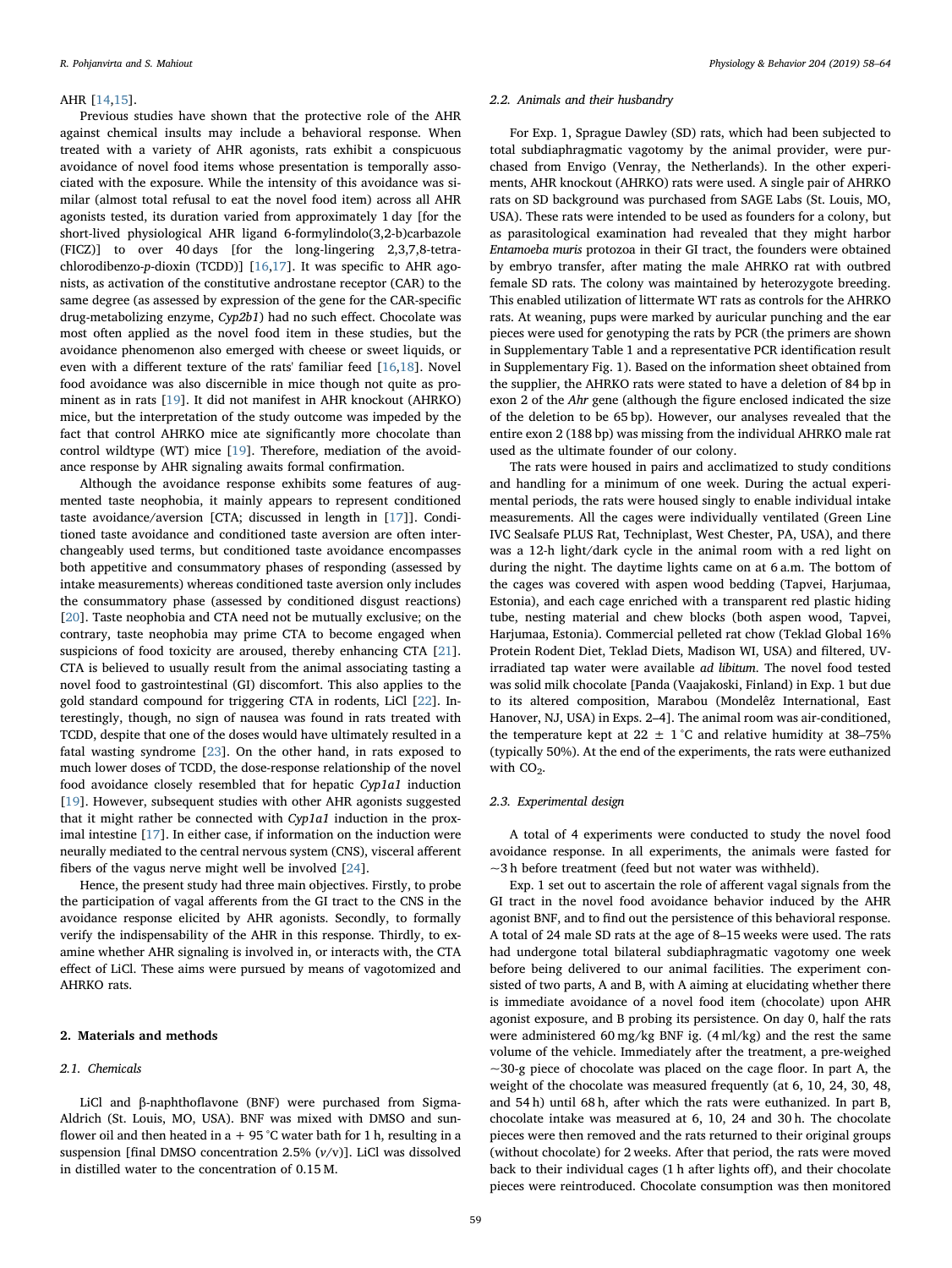for the next 24 h. Upon necropsy, the liver and kidneys were weighed, and the following tissues were sampled for subsequent RT-qPCR analyses: liver, stomach, duodenum, cecum and colon. The samples were flash-frozen in liquid nitrogen and stored at −80 °C until RNA extraction.

In Exp.2, we wanted to formally verify the indispensability of AHR in the novel food avoidance behavior evoked by AHR agonists. To this end, we employed male AHRKO rats and their WT littermates at the age of 7–9 weeks. Based on findings from Exp. 1, the protocol was slightly modified to minimize the role of taste neophobia and focus on CTA in the avoidance response. On day 0, the rats were presented with chocolate. The next day, the chocolate pieces were removed and weighed to make sure that all the rats had at least tasted it (actually, all rats ate  $>$  4 g). Half the rats of both genotypes were then exposed to BNF (60 mg/kg; 4 ml/kg) and the other half to the vehicle ( $n = 7$ , save for WT control, where  $n = 6$ ), and new pieces of chocolate were placed in the cages. Chocolate intake was monitored at 8 h and 22 h. Upon necropsy, the liver was weighed, and the following tissues were sampled for subsequent RT-qPCR analyses: liver, stomach and duodenum. The samples were flash-frozen in liquid nitrogen and stored at −80 °C until RNA extraction.

Exp. 3 sought to find out whether AHR heterozygous  $(Ahr^{+/-})$  rats resemble their WT or AHRKO counterparts with regard to the AHRagonist-induced novel food avoidance behavior. Fourteen 8-week-old male  $Ahr^{+/-}$  rats were first habituated to the presence of chocolate in their cages for 24 h. They were then administered ig. either BNF (60 mg/kg; 4 ml/kg) or the vehicle, and the pieces of chocolate were weighed and replaced with new ones of the same brand. Chocolate intake was then monitored for 24 h. Upon necropsy, the liver was weighed, and the same tissues were sampled for subsequent RT-qPCR analyses as in Exp. 2.

As Exps. 2 and 3 had confirmed AHR to be a prerequisite for the AHR-agonist-induced avoidance of novel food items and CTA to play an essential role in it, we decided to examine whether AHR also participates in the CTA elicited by the gold standard compound in these studies, LiCl. Thus, in Exp. 4, the protocol was identical to that in Exp. 3, except that WT and AHRKO rats were treated ip. (4 ml/kg) with either 0.15 M LiCl (isotonic) or 0.9% saline. Moreover, the experiment was carried out in three discrete parts to achieve a sufficient total number of both male and female animals in each group. In total, there were 14 male and 35 female AHRKO rats along with 12 male and 35 female WT rats, with an age range of 8–12 weeks (a single rat was 20 weeks old but responded in a similar fashion to the other rats of its group). After euthanasia, liver was sampled from one of the three sub-experiments for the measurement of Cyp1a1 gene expression.

#### 2.4. RNA isolation and RT-qPCR

For isolation of total RNA from the tissue samples, Sigma GenElute™ Mammalian Total RNA Miniprep Kit was used according to the manufacturer's protocol (Sigma-Aldrich, St. Louis, MO, USA). RNA was then purified of contaminating DNA with Ambion® TURBO DNA-free™ DNase treatment and removal reagent (Life Technologies, Carlsbad, CA, USA). The concentration of total RNA was measured by a Nanodrop UV Spectrophotometer (Thermo Fisher Scientific, Waltham, MA, USA) and RNA purity verified by 260/280 and 260/230 nm ratios. Total RNA was reverse transcribed to cDNA at 50 °C for 1 h using M-MLV RT RNase H– Point Mutant (Promega, Fitchburg, WI, USA). For each reaction (25 μl), 100 U of the enzyme and 800 ng of RNA was used. Real-time quantitative PCR (HOT FIREPol® EvaGreen® qPCR Mix Plus (no ROX), Solis Biodyne, Tartu, Estonia) was performed on the RotorGene 3000 instrument (Qiagen, Hilden, Germany) to determine the mRNA levels of the xenobiotic-metabolizing enzyme gene Cyp1a1 by absolute quantification using total RNA amount (20 ng/reaction) for normalization (see Supplementary Table 1 for primer sequences) [\[25](#page-6-17)[,26](#page-6-18)]. If the RTqPCR result was below the detection limit, a conservative approach was taken and the sample given the value of the limit.

#### 2.5. Statistical analysis

In most cases, the normality of data distribution was assessed by Shapiro-Wilk's test and data outliers by boxplots. Normally distributed data with no extreme outliers were statistically analyzed by one-way ANOVA (if group number  $\geq$  3) or either Student's or Welch's t-test for independent samples depending on variance homogeneity and group size similarity. Severely skewed data or far outliers were attempted to resolve by data transformations (log10, square, square root). If unsuccessful, the non-parametric Kruskal-Wallis H test or Mann-Whitney U test was applied. In Exp. 1B, chocolate intakes over time were statistically analyzed using two-way mixed between/within subject ANOVA. In this case, data normality and outliers were assessed based on studentized residuals, homogeneity of variances by Levene's test of equality of error variances, similarity of covariances by Box's test of equality of covariance matrices, and equality of variances of differences by Mauchly's test of sphericity. The limit for statistical significance was set at  $p < .05$ , except for the Box's test in which it was set at  $p < .001$ . In Exp. 4, the experimental setting used was considered to contain too many between-subject factors (genotype, gender, exposure) to be associated with the single within-subject factor (time  $- i.e.,$  the two 24-h chocolate intake measurements), since this would have necessitated a four-way mixed ANOVA. Therefore, the data were separately assessed by three-way mixed ANOVAs for each gender. This approach had the advantage that the substantial difference in n (subject number) between males and females was thereby circumvented. All the analyses were carried out using the SPSS Statistics software (IBM, Version 24.0. Armonk, NY, USA).

# 3. Results

In Exp. 1, vagotomized male rats were administered ig. either 60 mg/kg BNF or the same volume (4 ml/kg) of the vehicle, and a piece of chocolate placed in their cages immediately upon the treatment. Their chocolate intake was then monitored for 30 h. In Exp. 1A, the rats were euthanized at that point, whereas in Exp. 1B chocolate was withdrawn from their cages for two weeks and then returned for a follow-up of 24 h. At the first encounter, the vehicle-treated rats ate less chocolate than similarly treated intact rats in our previous studies, with their cumulative intake amounting only to  $ca$ .  $2g$  by  $30h$  [\(Fig. 1,](#page-3-0) left panel). However, there was still a clear difference compared with BNFexposed rats, which hardly nibbled the chocolate at all. This chocolate avoidance of BNF-treated rats was sustained until the end of the experiment (68 h; data not shown).

At the second encounter in Exp. 1B, all rats ate chocolate much more avidly ([Fig. 1](#page-3-0), right panel). Yet, the vehicle-treated rats consumed it significantly more by each time-point. In addition, there was a marginally significant interaction between time and treatment, F(1.198, 11.982),  $p = .048$ , partial  $η<sup>2</sup> = 0.314$ ,  $ε = 0.399$  (Greenhouse-Geisser correction).

Cyp1a1 expression was increased in the BNF-treated groups at termination in both sub-experiments ([Table 1\)](#page-3-1). This induction was especially pronounced in cecum and colon where it amounted to some 200 fold on day 3 post-exposure and persisted high at 15 days in Exp. 1B. It was lowest and subsided most swiftly in the liver where only a 10-fold induction was detected on day 3 and no statistically significant difference between the BNF and vehicle groups existed any longer on day 15. In stomach and duodenum, the induction level remained stable (about 20-fold) at both time-points, but there was considerable interindividual variation in stomach values in Exp. 1A.

In Exp. 2, we tested the BNF-induced novel food avoidance response in AHRKO rats. To this end, the experimental design was slightly modified from that in Exp. 1A, with the aim of focusing on CTA-like properties of the response and minimizing the role of taste neophobia in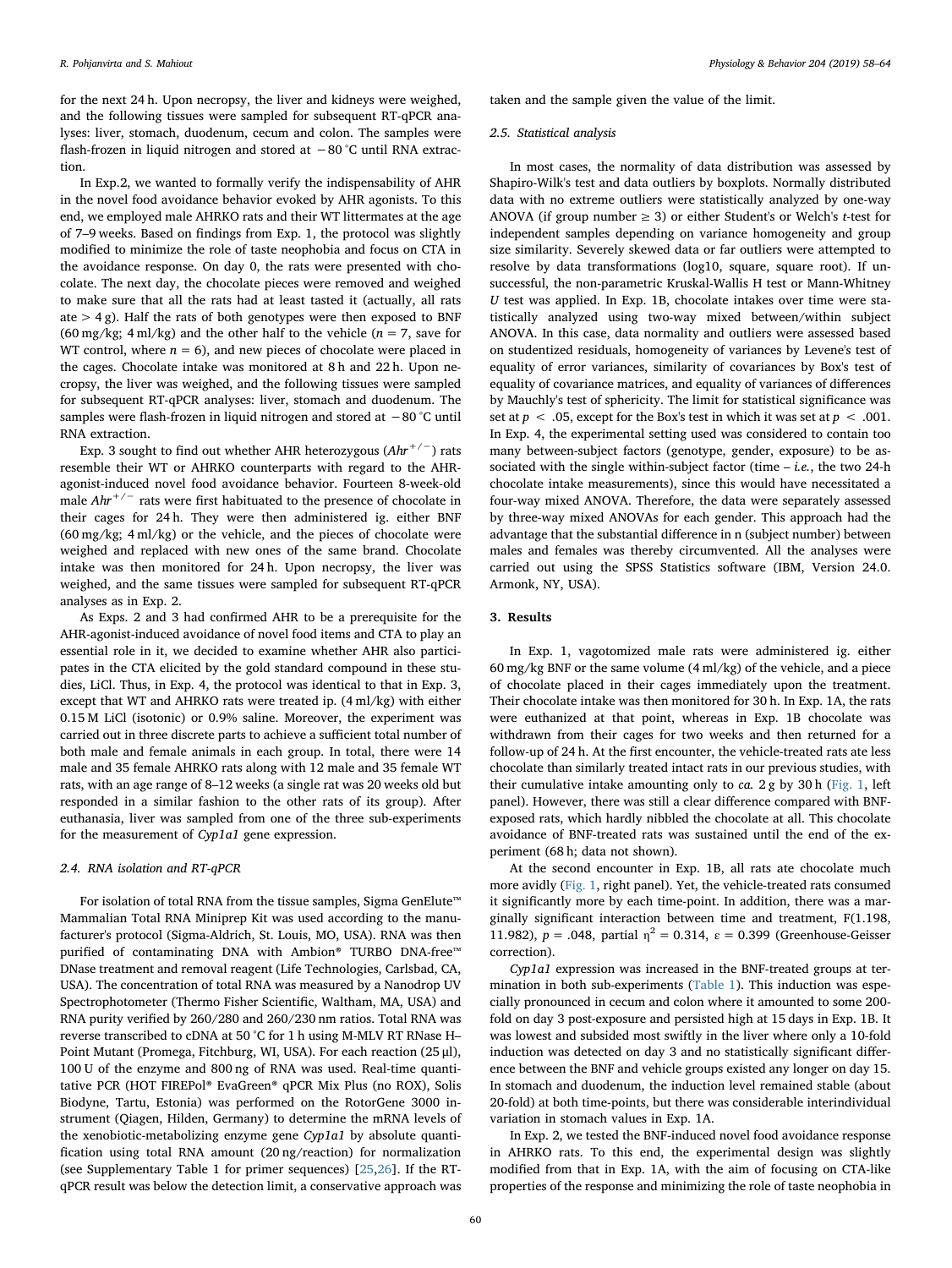<span id="page-3-0"></span>

Fig. 1. Left panel: Cumulative chocolate consumption by vagotomized rats over 30 h following exposure to BNF or vehicle (mean + SEM;  $n = 11-12$ ). The asterisks denote a statistically significant difference  $(p = .004)$ . The figure compiles data from the first encounter with chocolate in Exps. 1A and 1B. Right panel: Cumulative chocolate consumption in Exp. 1B by vagotomized rats 2 weeks after their initial habituation to chocolate (mean + SEM;  $n = 6$ ). The asterisks denote a statistically significant difference  $(p < .05)$ .

# <span id="page-3-1"></span>Table 1

Fold-induction (gene expression in BNF-treated/vehicle-treated) of Cyp1a1 in the liver and GI tract of vagotomized rats in Exps. 1A (3 days from exposure) and 1B (15 days from exposure).

|                               | Liver           | Stomach          | Duodenum         | Cecum            | Colon            |
|-------------------------------|-----------------|------------------|------------------|------------------|------------------|
| Exp. 1A<br>Mean<br><b>SEM</b> | $9.57*$<br>4.97 | 24.5<br>14.7     | $17.7**$<br>3.12 | $210**$<br>40.0  | $150**$<br>40.9  |
| Exp.1B<br>Mean<br><b>SEM</b>  | 2.45<br>0.70    | $17.5**$<br>5.69 | $21.3**$<br>8.11 | $90.3**$<br>29.7 | $72.4**$<br>25.4 |

The asterisks denote a statistically significant difference (one:  $p < .05$ ; two:  $p < .01$ ).  $N = 6$ .

it. Thereby, the rats were allowed to gain access to the novel food item, chocolate, for 24 h prior to exposure to BNF or vehicle. This also enabled us to verify that all rats had truly tasted the chocolate before the treatment.

When rats were presented with chocolate one day before the exposure, there were no statistically significant differences in their consumption of this novel food item among the four subgroups over 24 h ([Fig. 2](#page-3-2), left panel;  $p = .256$ ). Upon exposure, WT rats responded to BNF by reducing their chocolate intake down to about 15% of control consumption and their own previous intake level ([Fig. 2,](#page-3-2) left panel). In AHRKO rats, in contrast, BNF failed to exert any discernible effect on chocolate consumption. This divergence emerged already at the earlier measurement time-point at 8 h (data not shown).

Cyp1a1 expression was induced by over 2200-fold in the livers of BNF-treated WT rats ([Fig. 2](#page-3-2), right panel), whereas no Cyp1a1 induction existed in AHRKO rat livers. This was also true of the other two tissues analyzed, stomach and duodenum, in which WT rats exhibited ca. 80 and 25-fold inductions of Cyp1a1, respectively (data not shown).

To see whether a single allele of the Ahr gene would suffice to bring about the WT-like response to BNF, Ahr heterozygous rats  $(Ahr^{+/-})$ were tested in Exp. 3. At their first encounter with chocolate, rats of both treatment groups ate similar amounts of it  $[9.86 \pm 0.34$  and 9.17  $\pm$  0.60 g (mean  $\pm$  SEM;  $n = 6-7$ ;  $p = .321$ )]. After BNF exposure, all rats in this group (save for one) consumed only negligible amounts of chocolate during the 24-h observation period  $(0.35 \pm 0.16 \text{ g} \text{ vs. } 5.1 \pm 1.13 \text{ g} \text{ for the controls; } p = .003)$ . However, one of the BNF-treated rats was removed from the experiment as an extreme outlier, as it ate chocolate voraciously: 11.1 g! It clearly was not fully AHR deficient since it displayed a 1090-fold induction of Cyp1a1 in its liver. Yet, its AHR function may have been compromised also in this respect since the remaining rats of the BNF group had a 9260-fold ( $\pm$  3040; mean  $\pm$  SEM) hepatic Cyp1a1 induction level. Subsequent determination of AHR mRNA abundance in the liver and duodenum showed that this particular rat exhibited 83 or 67%, respectively, of the mean expression levels of its group partners.

As LiCl has been the most common chemical agent to elicit CTA in rodents for decades, it was of great interest to examine whether AHR is

> Fig. 2. Left panel: One-day chocolate intake of WT and AHRKO rats immediately prior to and after exposure to 60 mg/kg BNF or the same volume of vehicle (mean  $\pm$  SEM;  $n = 6-7$ ) in Exp. 2. The asterisks denote statistically significant differences  $(p < .01)$ . Right panel: Expression of Cyp1a1 in the livers of the same rats. The asterisks denote a statistically significant difference ( $p < .001$ ).

<span id="page-3-2"></span>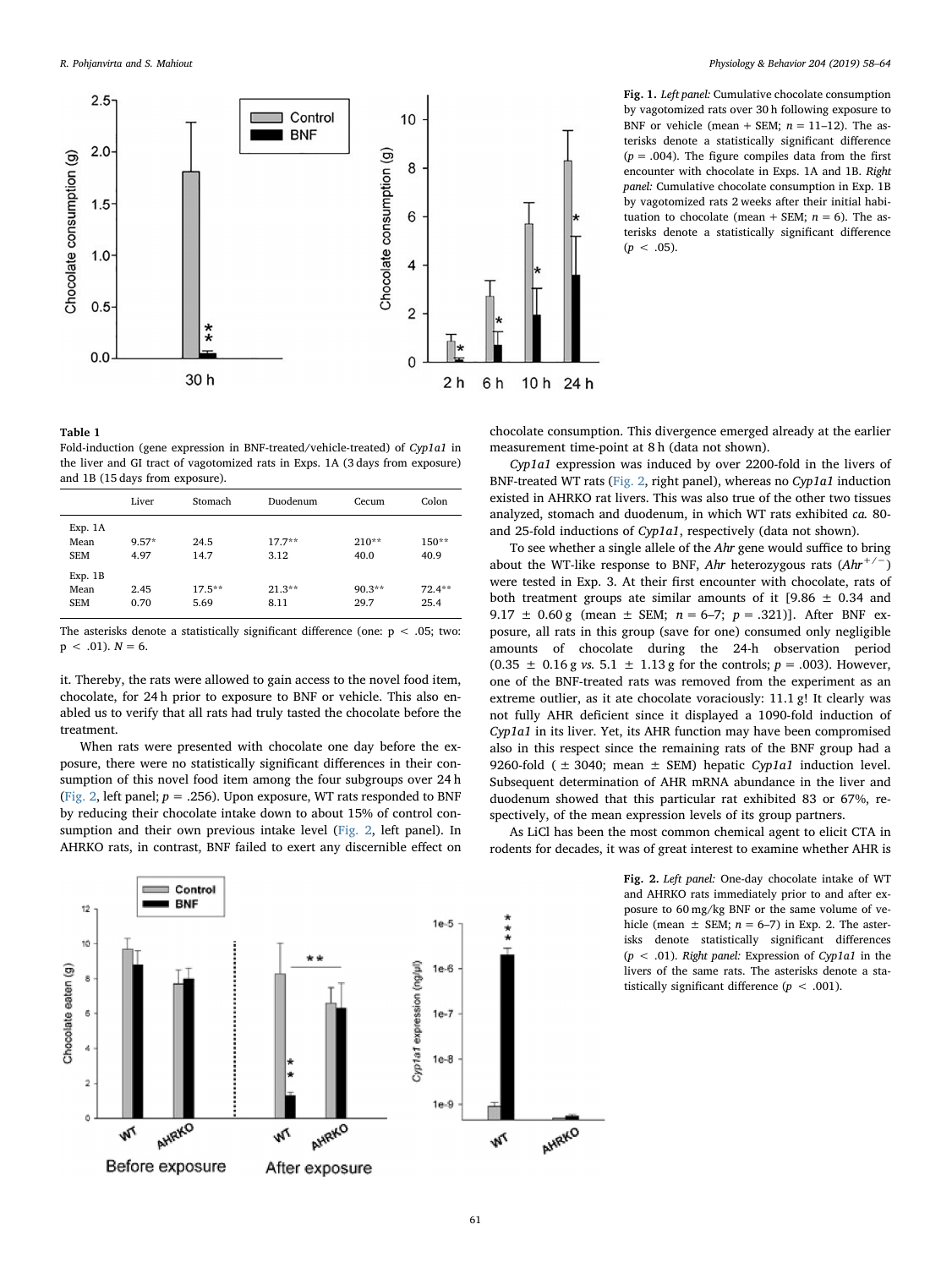<span id="page-4-0"></span>

Fig. 3. One-day chocolate intake of WT and AHRKO rats immediately prior to or after exposure to 0.15 M LiCl or 0.9% saline (mean  $\pm$  SEM;  $n = 6$ –7 for males and 16–19 for females) in Exp. 4. The asterisks denote a statistically significant difference (one,  $p = .033$ ; two,  $p = .009$  [in both cases]; three  $p = .001$ ).

involved in, or can interfere with, its action. In Exp. 4 we therefore exposed WT and AHRKO rats to 4 ml/kg of 0.15 M LiCl or 0.9% saline. The same protocol was followed as in Exps. 2 and 3, except that also female rats were included in the study.

Prior to LiCl exposure, there was no difference in chocolate consumption between either the genotypes or the two treatment groups within genotype; also rats of both genders ate it in similar amounts ([Fig. 3\)](#page-4-0). Treatment with physiological saline did not affect that intake level. However, male WT rats responded to LiCl administration by diminishing their chocolate intake precipitously down to some 10% of that in the control group. A less prominent, though significant, drop occurred in male AHRKO rats to ca. 60% of control. The difference between genotypes in the resultant chocolate intake levels after LiCl exposure was also significant ( $p = .009$ ).

In female rats, LiCl affected chocolate intake less prominently. Rats treated with LiCl ate about 60 and 75% of the amounts consumed by their controls for WT and AHRKO rats, respectively. The difference from their saline-treated counterparts was significant in WT ( $p = .009$ ) but not in AHRKO rats ( $p = .073$ ).

Three-way mixed ANOVA conducted gender-wise over the data showed a significant 3-way interaction [genotype x exposure x time; F (1, 20) = 6.059;  $p = 0.023$ ; partial  $\eta^2 = 0.233$ ] in males. Subsequent analysis revealed a statistically significant simple two-way interaction of genotype x exposure after treatment  $[F(1, 20) = 7.933; p = .011]$  but not before treatment [F(1, 20) = 0.038;  $p = .848$ ]. Statistical significance of simple simple main effects post-treatment was accepted at a Bonferroni-adjusted alpha level of 0.025. There was a significant simple simple main effect of LiCl  $[F(1, 20) = 14.790; p = .001]$  but not of saline [F(1, 20) = 0.001;  $p = .982$ ]. Pairwise comparisons with adjusted  $p$  values proved that chocolate intake after LiCl treatment was significantly higher in AHRKO than WT rats ( $p = .001$ ). In females, the three-way interaction was not significant [F(1, 66) = 1.248;  $p = .268$ ; partial  $\eta^2 = 0.019$ ).

LiCl did not affect hepatic Cyp1a1 gene expression (data not shown).

# 4. Discussion

As an animal species unable to vomit, the rat has had to resort to alternative strategies in attempting to avoid exposure to poisonous substances. One of these is pica in the form of eating clay (or kaolin in laboratory conditions), which adsorbs noxious compounds and whose intake increases in rats in response to visceral malaise [[27\]](#page-6-19). A more effective strategy is based on exposure prevention. For this purpose, two complementary behavioral responses have developed in the course of evolution: taste neophobia and CTA. Of these, taste neophobia represents an innate reluctance to eat food items with a novel flavor in large amounts until they become familiar. CTA, in turn, refers to the ability of the animal to associate post-ingestive nausea or intestinal discomfort (unconditional stimulus) to a novel taste or flavor (conditional stimulus) and subsequently to remember this association. It thus constitutes a form of learning [\[28](#page-6-20)]. It should be noted that CTA is by no means confined to rats alone; on the contrary, it is a widespread safety strategy against deleterious foods in all animals, including humans [[21\]](#page-6-13).

Our previous studies have demonstrated that activation of AHR signaling reliably elicits a behavioral response in rodents manifesting itself as avoidance of novel food items. This response displays properties consistent with both taste neophobia and CTA, can be triggered by a wide variety of AHR agonists inclusive of toxic xenobiotics and a physiological AHR activator, occurs more intensely in rats than mice, and is variably attenuated by preceding habituation to the "novel" food item (with chocolate avoidance being affected less than that of saccharine or cheese) [\[16](#page-6-8)[,17](#page-6-9)[,19](#page-6-11)]. Moreover, its persistence depends on the AHR agonist, and appears to show a correlation with the elimination half-life of the agonist. For example, repeated weekly testing with chocolate revealed that in rats, aversion to the slowly-metabolized TCDD does not begin to dissipate until 6 weeks after exposure to a single low dose [\[16](#page-6-8)]. An especially intriguing finding was that in the rat lines employed, hepatic induction of drug-metabolizing enzymes (foremost CYP1A1) exhibited a conspicuously similar dose-response to that for the novel food avoidance [\[19](#page-6-11)]. Furthermore, a potent inducer of the phenobarbital battery of drug-metabolizing enzymes, 2,4,6-tryphenyldioxane-1,3 (TPD), failed to cause the novel food avoidance, attesting to the specificity of the response to AHR signaling [[17\]](#page-6-9).

As vagal afferents are important channels for conveying feedingrelated information from the GI tract to the brainstem, it was of great interest to see if total bilateral subdiaphragmatic vagotomy would modify the novel food avoidance response. At their first encounter with chocolate, vagotomized rats treated with the vehicle consumed only some 25% of the amount intact rats had done in our previous studies or were observed to do here (compare [Fig. 1,](#page-3-0) left panel, with [Figs. 2](#page-3-2)–3). This may not be highly surprising, because subdiaphragmatic vagotomy has been reported to reduce intake of sweet-tasting solutions in rats [[29\]](#page-6-21), which could be explained by a recent unexpected finding that the gut-to-brain vagal axis is an integral component of the neuronal reward pathway [\[30](#page-6-22)]. However, when the rats regained access to chocolate two weeks later, the ones in the vagotomized control group increased their intake to the normal level [\(Fig. 1](#page-3-0), right panel). This suggests augmented taste neophobia in vagotomized rats, which has also been recorded earlier using saccharine and water in a two-bottle selection test [\[31](#page-6-23)]. Upon treatment with the potent AHR agonist BNF, chocolate intake dropped practically to zero at the first encounter and displayed delayed recovery at the second one (reaching merely 50% of control consumption by 24 h; [Fig. 1\)](#page-3-0). Since these outcomes are similar to the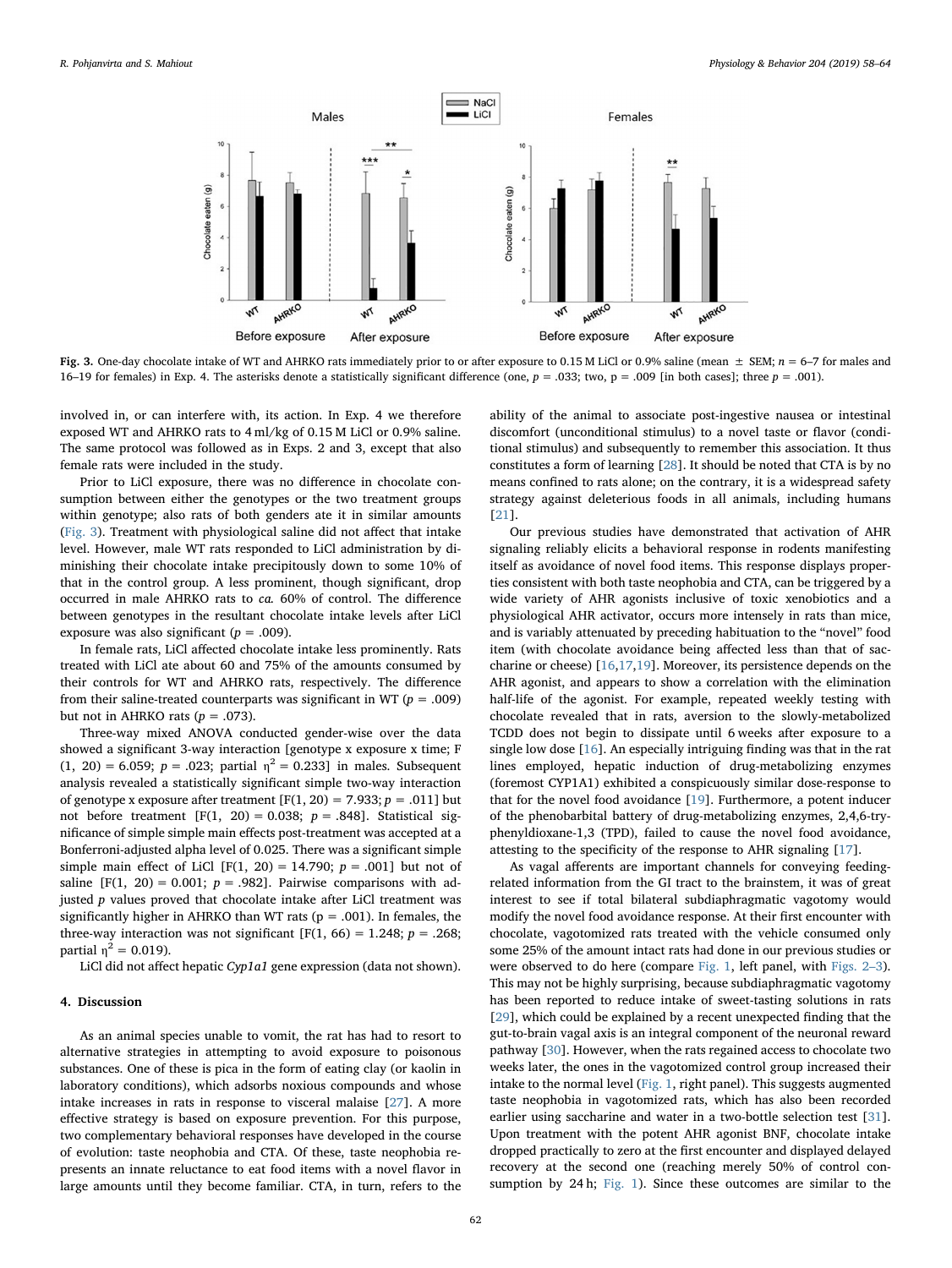responses exhibited by BNF-treated intact SD rats [\[17](#page-6-9)], vagotomy failed to overtly interfere with the AHR agonist-triggered avoidance of novel foods.

Previously, non-consistent outcomes have been reported from attempts to modulate CTA by vagotomy. While radiation-induced CTA was not influenced by subdiaphragmatic vagotomy [\[32](#page-6-24)], intragastric administration of copper sulfate was more effective in reliably producing a taste aversion in vagotomized rats than in their sham-operated controls, and this aversion could be prevented by lesions of the area postrema in the hindbrain [[33\]](#page-6-25). In contrast, CTA due to motion-induced sickness caused by vertical axis rotation failed to develop in rats with complete, selective gastric vagotomy [\[34](#page-6-26)]. On the other hand, angular acceleration-instigated CTA was only delayed in subdiaphragmatically vagotomized rats [[31\]](#page-6-23). Perhaps most interestingly, LiCl was equally effective in eliciting CTA in both intact and subdiaphragmatically vagotomized rats [[35\]](#page-6-27). Thus, vagal afferents appear to have a role in some but not all cases of general malaise- or GI discomfort-associated food aversions. Plausibly, in other cases involving visceral organs, information from the periphery is mediated to the CNS through afferent autonomic fibers in the splanchnic nerves [[36\]](#page-6-28) or by humoral signals.

We previously observed a strikingly similar dose-response for augmented hepatic CYP1A1 catalytic activity and the avoidance of novel foods in rats exposed to the extremely powerful AHR agonist TCDD [[19\]](#page-6-11). Our subsequent studies showed that this avoidance response appeared to be even more closely associated with induction of the Cyp1a1 gene in the proximal GI tract [[17\]](#page-6-9). The present findings may lend further support to this latter view, because in BNF-treated vagotomized rats retested with chocolate two weeks after its initial presentation and still displaying its diminished intake, hepatic Cyp1a1 expression level did not deviate significantly any longer from the vehicle group whereas its GI expression levels did. On the other hand, AHR activation may only be needed at the acquisition phase of the CTA-like response and not for its maintenance or later expression.

Our second experiment provided convincing formal substantiation to the indispensability of AHR in BNF-induced avoidance of novel foods. Rats with global AHR deficiency failed to show both chocolate avoidance and Cyp1a1 induction. In the future, this information can be utilized in probing the critical target tissue(s) of AHR agonist action by tissue-specific knockouts. For example, the nature of the relationship between the avoidance response and Cyp1a1 induction in the liver or GI tract could be addressed with animals in which AHR signaling has been eliminated in the liver or intestine alone [\[37](#page-6-29)].

We found here that Ahr heterozygous rats may retain their full responsiveness to BNF in terms of the novel food avoidance and Cyp1a1 induction. However, there was one outlier rat which did not show the behavioral response at all and whose hepatic Cyp1a1 expression level was not elevated as substantially as in its group partners. Although Ahr gene expression also proved to be slightly lowered in this rat, more likely explanations for the anomalous responses may be more remarkably decreased AHR protein abundance, a functional defect in the AHR signaling pathway, or a deviation in BNF pharmacokinetics. A previous paper reported that compared with WT animals,  $A h r^{+/-}$  mice expressed approximately 30% of the AHR mRNA in the liver [\[38](#page-6-30)]. The mouse model appears to differ in this regard from its rat counterpart as we did not see lowered Ahr expression in our heterozygous rats (data not shown).

It is important to note that the experiments in AHRKO and  $Ahr^{+/-}$ rats further ascertained the role of CTA in the novel food avoidance response. To this end, the rats had access to the novel food item, chocolate, for 24 h before the onset, and were thus accustomed to it at the exposure. The fact that both WT and  $Ahr^{+/-}$  rats still displayed avoidance, and at least to the same degree as in the case of LiCl in the next experiment, attests to a crucial involvement of CTA in the behavioral response. However, this does not preclude contribution by enhanced taste neophobia because it may be intimately interwoven with CTA [\[21](#page-6-13)], and we have earlier provided evidence of its participation

(see discussion in [[17\]](#page-6-9)).

Given that LiCl is the gold standard chemical agent used experimentally for decades as the unconditional stimulus in bringing about CTA, we were intrigued to see whether global AHR deficiency might modify its effect. Our experiments yielded two major findings. Firstly, evidence was obtained that functional AHR signaling is required for LiCl to exert its full impact on CTA. This was clearer in males, but a similar propensity was discernible (based on pairwise comparisons) in females, too. Secondly, especially in WT, but also in AHRKO rats, there was a distinct gender difference in responsiveness to LiCl, with male rats exhibiting greater sensitivity than females. In keeping with this, a previous study showed that 1) gonadally intact male rats display a more robust CTA response to LiCl than intact female rats, 2) gonadectomy essentially eliminates this sex divergence, and 3) the male or female pattern of CTA responsiveness can be elicited in gonadectomized rats (irrespective of their original gender) with implanted sex hormone pellets [[39\]](#page-6-31). The fact that this well-established gender difference was reproduced in our study in both WT and AHRKO rats provides further strong evidence in support of the view that our experimental setting did indeed measure the classic CTA response to LiCl.

The modulation of the CTA-triggering effect of LiCl by AHR signaling is a novel and unexpected finding. The anatomic level at which this cross-talk takes place is unknown at present. As described above, the aversion responses to both AHR agonists and LiCl seem to be refractory to total subdiaphragmatic vagotomy. However, while the CTA triggered by LiCl is generally believed to require an element of GI distress [[40\]](#page-6-32), no clear evidence of this was found in studies addressing the role of nausea in TCDD-induced hypophagia [[23\]](#page-6-15). It is thus conceivable that the site of interaction is not peripheral. At the CNS, two critical targets for LiCl are the area postrema and the parabrachial nuclei [41–[43\]](#page-6-33), which are interconnected in the brainstem [[44\]](#page-6-34). In the parabrachial nuclei, calcitonin-gene-related peptide (CGRP) neurons have been identified as sufficient and necessary for establishing CTA [[45](#page-6-35)[,46](#page-6-36)] and they are activated by LiCl [\[45](#page-6-35)]. Perpetual CGRP neuron activation can result in a life-threatening body weight loss due to anorexia [\[47](#page-6-37)], and a recent study has established these neurons as key mediators of cancer-induced appetite suppression [[48\]](#page-6-38). Although next to nothing is known about the effects of AHR signaling in the brainstem, it is noteworthy that the hallmark of acute TCDD toxicity is a wasting syndrome, which predominantly results from severe hypophagia [\[49](#page-6-39)]. Screening of AHR, ARNT and ARNT2 mRNA expression levels and sites in the rat CNS revealed that AHR and ARNT2 are expressed in area postrema; while parabrachial nuclei were not analyzed, high abundance of AHR and ARNT2 mRNA was detected in the nucleus of the solitary tract [[50\]](#page-6-40). This nucleus and the parabrachial nuclei constitute the first and second central relays in the rodent taste pathway, respectively [[51](#page-6-41)[,52](#page-6-42)]. Hence, the modulation by AHR signaling of the LiClinduced CTA may occur in the hindbrain, and this aspect warrants further studies.

Taken together, the present study demonstrates that the BNF-induced novel food avoidance requires AHR signaling but not vagal afferent fibers. In the rat AHRKO model, heterozygous animals retain their full AHR agonist responsiveness. Male and female rats differ markedly in their sensitivities to CTA evoked by LiCl, and AHR signaling can interfere with the CTA effect of LiCl. Future studies should be directed at elucidating the location and mechanism of this interference as well as the relationship between induction of xenobioticmetabolizing enzymes and the avoidance of novel foods by AHR agonists.

Supplementary data to this article can be found online at [https://](https://doi.org/10.1016/j.physbeh.2019.02.014) [doi.org/10.1016/j.physbeh.2019.02.014.](https://doi.org/10.1016/j.physbeh.2019.02.014)

#### Acknowledgements

This work was financially supported by Academy of Finland (Grant no. 261232 to RP). We are indebted to Anu Seppänen for her technical